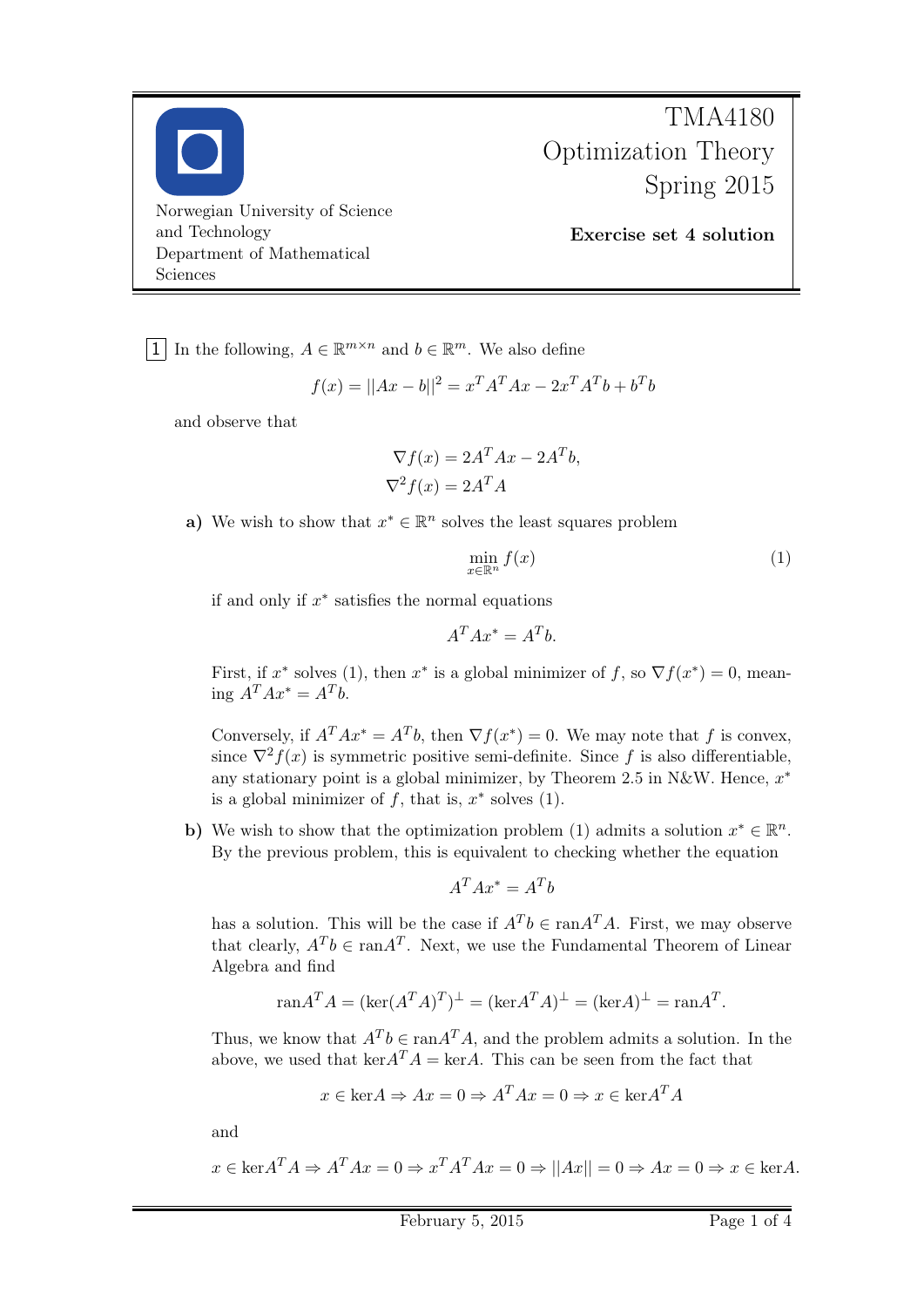c) We wish to show that the solution  $x^*$  of (1) is unique if the rank of A equals n. If rank  $A = n$ , then by the Rank-Nullity theorem, dim ker $A = 0$ , so ker $A = \{0\}$ . This means that  $\nabla^2 f(x)$  is SPD, since

$$
x^T \nabla^2 f(x)x = x^T A^T A x = ||Ax||^2 \ge 0,
$$

with equality if and only if  $x = 0$ . Thereby, f is strictly convex and has at most one minimizer (see exercise set 1). Since we have already proven that a minimizer must exist, this means that the solution  $x^*$  of  $(1)$  is unique.

d) We wish to show that, regardless of the rank of A, the optimization problem

$$
\min_{x \in \mathbb{R}^n} ||x||^2 \qquad \text{s.t. } x \text{ solves (1)}
$$
\n
$$
(2)
$$

admits a unique solution  $x^{\dagger} \in \mathbb{R}^{n}$ . First, let us rephrase the problem. Define  $g(x) = ||x||^2$ , and let  $\Omega = \{x \in \mathbb{R}^n \text{ s.t. } x \text{ solves (1)}\}.$  We can now equivalently state the problem as

$$
\min_{x \in \Omega} g(x)
$$

We know that f is a convex function, and therefore  $\Omega$  is a convex set (see exercise set 1). Furthermore, since  $\nabla^2 g(x) = 2I$ , which is an SPD matrix, we know that  $g$  is a strictly convex function. Also,  $g$  is coercive. Therefore,  $g$  has a unique minimizer  $x^{\dagger}$ .

e) We wish to show that the solution  $x^{\dagger}$  of (2) is uniquely characterized by the conditions  $A^T A x^{\dagger} = A^T b$  and  $x^{\dagger} \in \text{ran} A^T$ .

First, we know that problem (2) only considers  $x \in \mathbb{R}^n$  such that x solves (1). Thus, any solution of (2) must have the property that  $A^T A x^{\dagger} = A^T b$ .

Secondly, we can see that any  $x \in \text{ran} A^T$  that solves (1) must be unique. If we assume the opposite and take  $x$  and  $y$  as two distinct solutions, then

$$
A^T A(x - y) = A^T b - A^T b = 0,
$$

so either  $x = y$  or  $x - y \in \text{ker} A^T A$ , meaning at least one of x and y is not in ran $A^T$  since ker $A^T A = \text{ker} A = (\text{ran} A^T)^{\perp}$ . Either way, we have a contradiction, so any  $x \in \text{ran} A^T$  that solves (1) must be unique.

Finally, we identify  $x^{\dagger}$  with this unique element of ran $A^T$ , and show that it is the solution of (2). As a consequence of the above discussion, we see that any solution x of (1) can be written as  $x = x^{\dagger} + y$ , where  $y \in (\text{ran} A^T)^{\perp}$ . Thus, (2) can be rewritten as

$$
\min_{z \in (\text{ran} A^T)^\perp} ||x^\dagger + z||^2.
$$

But, since  $z \in (\text{ran} A^T)^{\perp}$  and  $x^{\dagger} \in \text{ran} A^T$ , we have  $z^T x^{\dagger} = 0$  and thus

$$
||x^{\dagger} + z||^2 = ||x^{\dagger}||^2 + ||z||^2,
$$

which clearly has a minimum for  $z = 0$ . Therefore,  $x^{\dagger}$  which is uniquely characterized by  $A^T A x^{\dagger} = A^T b$  and  $x^{\dagger} \in \text{ran} A^T$ , is indeed the solution of (2).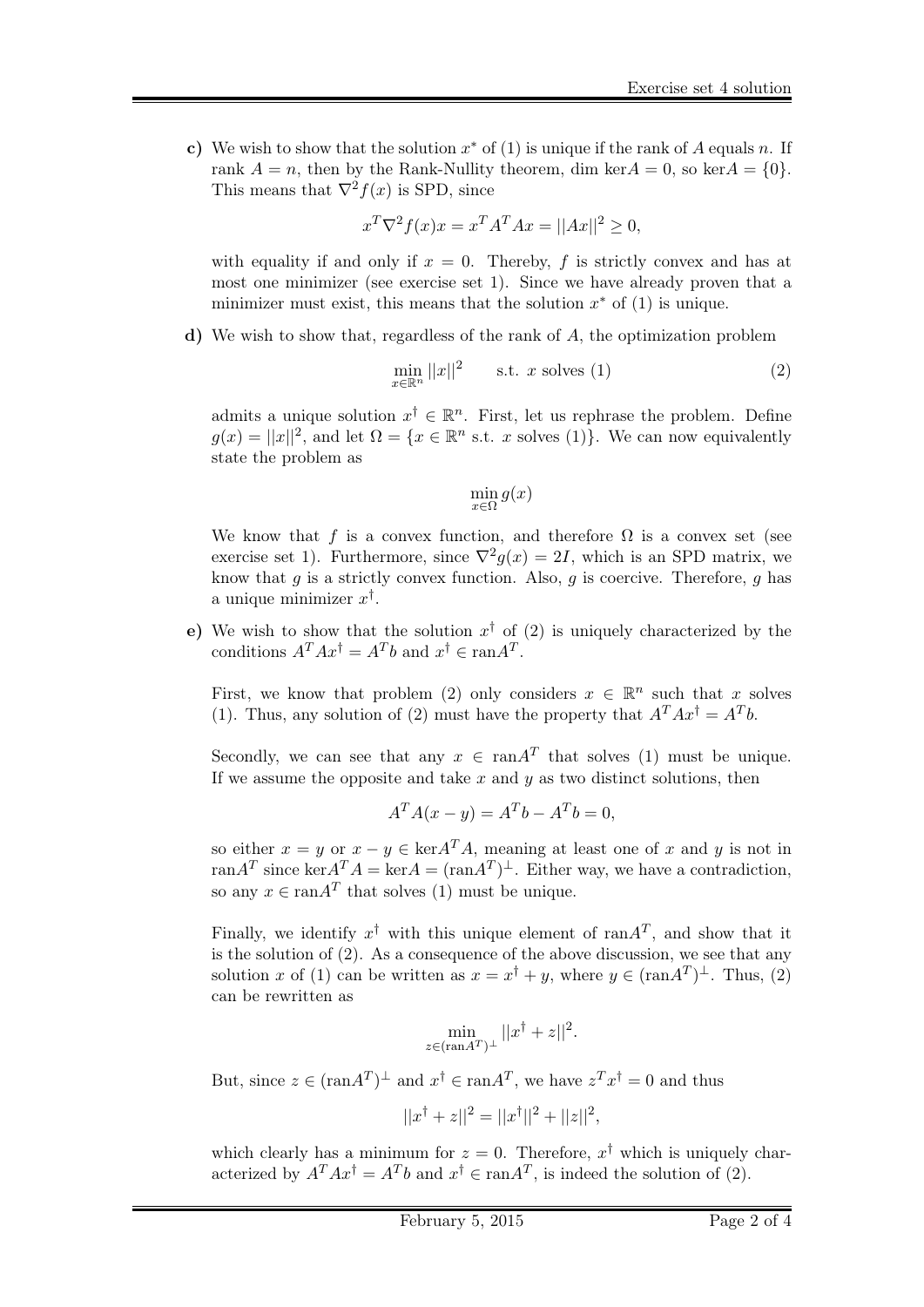2 a) As seen in problem 1c), if A has full rank then  $A<sup>T</sup>A$  is positive definite, and so we know that the CG algorithm applied to the system  $A^T A x = A^T b$  will converge. We will now use induction to show that the algorithm proposed in the exercise is identical to the CG algorithm in the sense that  $x_k^A = x_k^{CG}$ , where  $x_k^A$  denotes iterates from the algorithm in the problem and  $x_k^{CG}$  iterates from the CG algorithm.

> Our induction claim is fairly involved; we claim that, for any  $k$ , the following statements hold:

$$
r_{k-1}^{CG} = s_{k-1}^A, \qquad p_{k-1}^{CG} = p_{k-1}^A, \qquad \alpha_{k-1}^{CG} = \alpha_{k-1}^A, \qquad x_k^{CG} = x_k^A. \tag{3}
$$

We start by considering the base case  $k = 1$ , and see that

$$
r_0^{CG} = A^T A x_0 - A^T b = A^T (A x_0 - b) = A^T r_0^A = s_0^A,
$$
  
\n
$$
p_0^{CG} = -r_0^{CG} = -s_0^A = p_0^A,
$$
  
\n
$$
\alpha_0^{CG} = \frac{(r_0^{CG})^T r_0^{CG}}{(p_0^{CG})^T A^T A p_0^{CG}} = \frac{(s_0^A)^T s_0^A}{(p_0^A)^T A^T A p_0^A} = \alpha_0^A,
$$
  
\n
$$
x_1^{CG} = x_0 + \alpha_0^{CG} p_0^{CG} = x_0 + \alpha_0^A p_0^A = x_1^A.
$$

Next, assuming that the hypotheses (3) hold, we need to show that they also hold for the next step, i.e. that

$$
r_k^{CG} = s_k^A, \qquad p_k^{CG} = p_k^A, \qquad \alpha_k^{CG} = \alpha_k^A, \qquad x_{k+1}^{CG} = x_{k+1}^A.
$$

This is shown in the following equations:

$$
\begin{split} &r^{CG}_{k} = r^{CG}_{k-1} + \alpha^{CG}_{k-1} A^T A p^{CG}_{k-1} = A^T (r^{A}_{k-1} + \alpha^{A}_{k-1} A p^{A}_{k-1}) = s^{A}_{k}, \\ &p^{CG}_{k} = -r^{CG}_{k} + \frac{(r^{CG}_{k})^T r^{CG}_{k}}{(r^{CG}_{k-1})^T r^{CG}_{k-1}} p^{CG}_{k-1} = -s^{A}_{k} + \frac{(s^{A}_{k})^T s^{A}_{k}}{(s^{A}_{k-1})^T s^{A}_{k-1}} p^{A}_{k-1} = p^{A}_{k}, \\ &\alpha^{CG}_{k} = \frac{(r^{CG}_{k})^T r^{CG}_{k}}{(p^{CG}_{k})^T A^T A p^{CG}_{k}} = \frac{(s^{A}_{k})^T s^{A}_{k}}{(p^{A}_{k})^T A^T A p^{A}_{k}} = \alpha^{A}_{k}, \\ &x^{CG}_{k+1} = x^{CG}_{k} + \alpha^{CG}_{k} p^{CG}_{k} = x^{A}_{k} + \alpha^{A}_{k} p^{A}_{k} = x^{A}_{k+1}. \end{split}
$$

Thus, the iterates coincide and the algorithms are equivalent.

b) Assuming that A has rank  $r < n$  and that  $x<sub>0</sub> = 0$ , we wish to show that the algorithm in the exercise converges to the solution  $x^{\dagger}$  of the optimization problem  $(2)$  in at most r steps.

Two key points here are the relations shown in exercise 1e) and 2a). In 1e), we showed that the solution of (2) is uniquely characterized by the conditions

$$
A^T A x^{\dagger} = A^T b \quad \text{and} \quad x^{\dagger} \in \text{ran} A^T. \tag{4}
$$

In 2a), we showed that the algorithm in the exercise is equivalent to the CG algorithm applied to the problem  $A^T A x = A^T b$ . Therefore, if the algorithm converges, it converges to a solution  $x^*$  of the problem  $A^T A x = A^T b$ . This  $x^*$ therefore satisfies the first condition in (4).